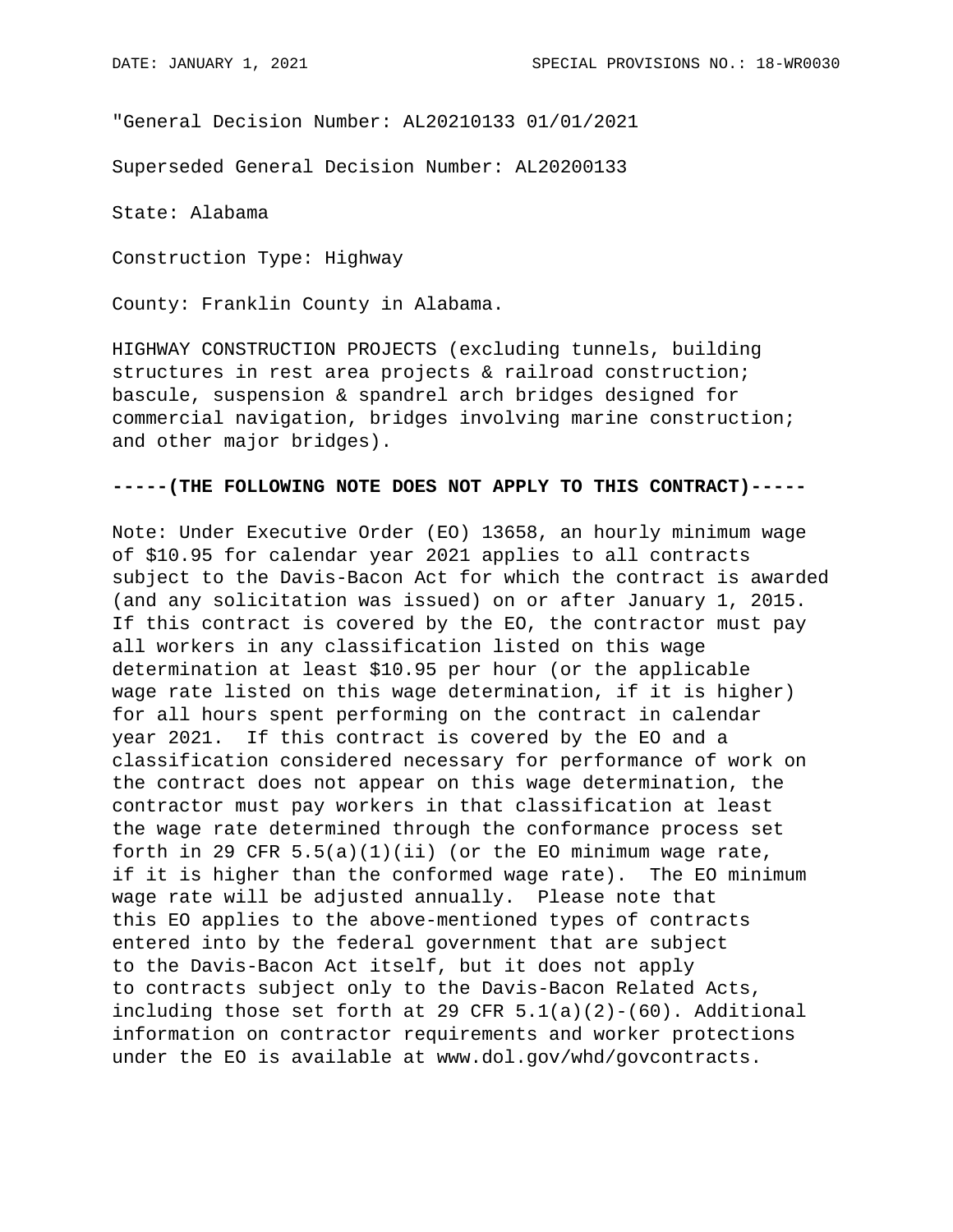| Modification Number | Publication Date |  |
|---------------------|------------------|--|
|                     | 01/01/2021       |  |

SUAL2019-012 11/13/2019

|                                                                      | Rates | Fringes |
|----------------------------------------------------------------------|-------|---------|
| CARPENTER (Form Work Only)\$ 15.25                                   |       | 0.00    |
| CEMENT MASON/CONCRETE FINISHER\$ 15.50                               |       | 0.00    |
| ELECTRICIAN\$ 20.41                                                  |       | 7.49    |
| HIGHWAY/PARKING LOT STRIPING:<br>Operator (Striping Machine)\$ 20.12 |       | 0.00    |
| IRONWORKER, REINFORCING\$ 17.05                                      |       | 0.00    |
| LABORER GRADE CHECKER\$ 15.89                                        |       | 0.00    |
| LABORER: Asphalt, Includes<br>Raker, Shoveler, Spreader and          |       |         |
| Distributor\$ 12.35                                                  |       | 0.00    |
| LABORER: Common or General\$ 12.67                                   |       | 0.00    |
| LABORER: Mason Tender -<br>Cement/Concrete\$ 13.48                   |       | 0.00    |
| LABORER: Erosion Control\$ 12.35                                     |       | 0.00    |
| OPERATOR: Asphalt Spreader\$ 14.31                                   |       | 0.00    |
| OPERATOR:<br>Backhoe/Excavator/Trackhoe\$ 15.97                      |       | 0.00    |
| Broom/Sweeper\$ 12.52<br>OPERATOR:                                   |       | 0.00    |
| Bulldozer\$ 15.64<br>OPERATOR:                                       |       | 0.00    |
| Crane\$ 24.98<br>OPERATOR:                                           |       | 0.00    |
| Distributor\$ 16.10<br>OPERATOR:                                     |       | 0.00    |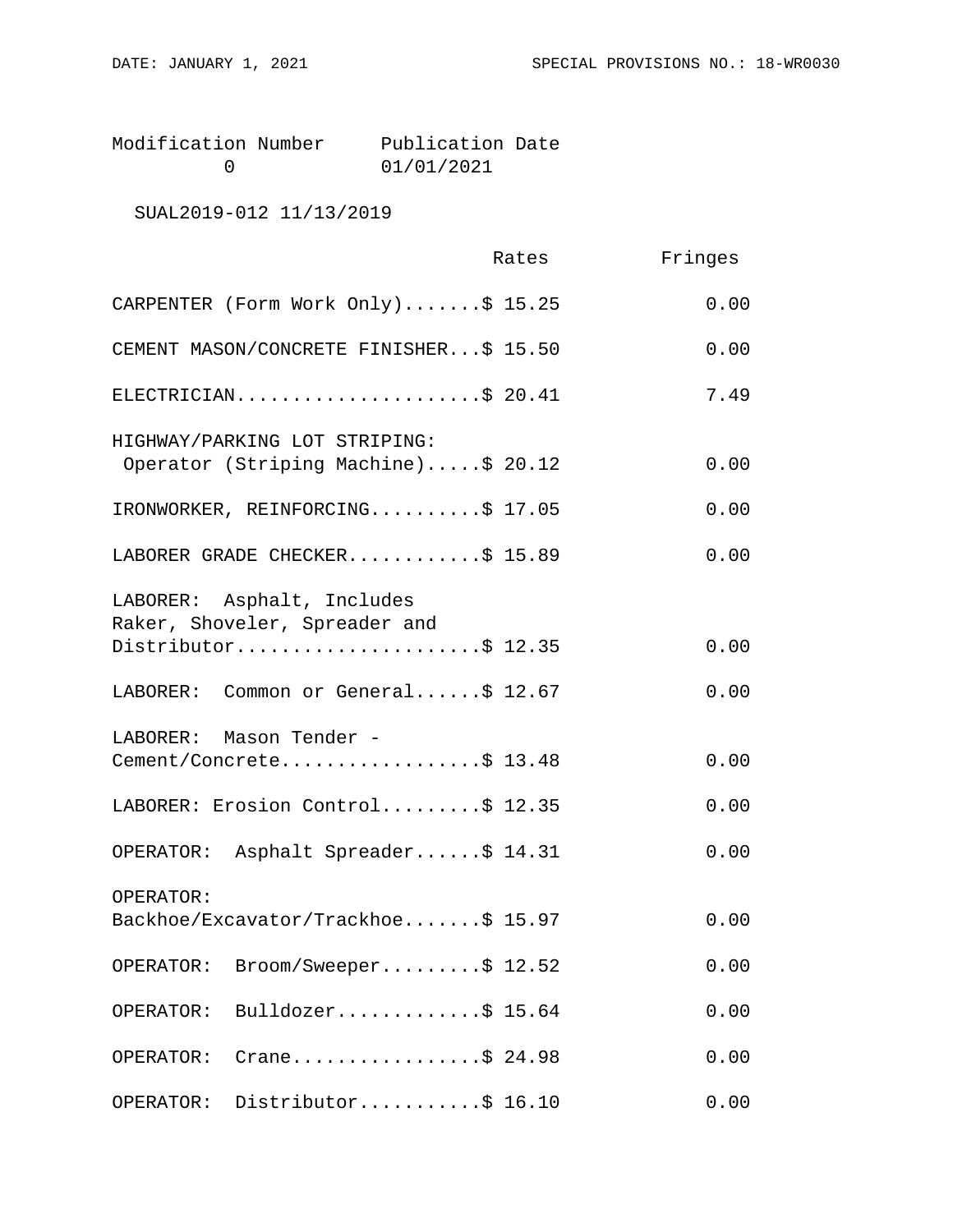| OPERATOR: Grader/Blade                                                                     |                  |  | 0.00 |  |  |
|--------------------------------------------------------------------------------------------|------------------|--|------|--|--|
| OPERATOR: Loader\$ 15.04                                                                   |                  |  | 0.00 |  |  |
| OPERATOR: Mechanic\$ 17.65                                                                 |                  |  | 0.00 |  |  |
| OPERATOR: Milling Machine\$ 12.72                                                          |                  |  | 0.00 |  |  |
| OPERATOR: Paver (Asphalt,<br>Aggregate, and Concrete)\$ 16.39                              |                  |  | 0.00 |  |  |
| OPERATOR: Roller\$ 14.50                                                                   |                  |  | 0.00 |  |  |
| TRAFFIC CONTROL: Flagger\$ 13.24                                                           |                  |  | 0.00 |  |  |
| TRAFFIC CONTROL:<br>Laborer-Cones/<br>Barricades/Barrels -<br>Setter/Mover/Sweeper\$ 12.76 |                  |  |      |  |  |
|                                                                                            |                  |  | 0.00 |  |  |
| TRUCK DRIVER: Dump Truck\$ 12.99                                                           |                  |  | 0.00 |  |  |
| TRUCK DRIVER: Flatbed Truck\$ 15.72                                                        |                  |  | 0.00 |  |  |
| TRUCK DRIVER: Lowboy Truck\$ 15.88                                                         |                  |  | 0.00 |  |  |
| TRUCK DRIVER: Water Truck\$ 12.95                                                          | ---------------- |  | 0.00 |  |  |
|                                                                                            |                  |  |      |  |  |

WELDERS - Receive rate prescribed for craft performing operation to which welding is incidental.

================================================================

Note: Executive Order (EO) 13706, Establishing Paid Sick Leave for Federal Contractors applies to all contracts subject to the Davis-Bacon Act for which the contract is awarded (and any solicitation was issued) on or after January 1, 2017. If this contract is covered by the EO, the contractor must provide employees with 1 hour of paid sick leave for every 30 hours they work, up to 56 hours of paid sick leave each year. Employees must be permitted to use paid sick leave for their own illness, injury or other health-related needs, including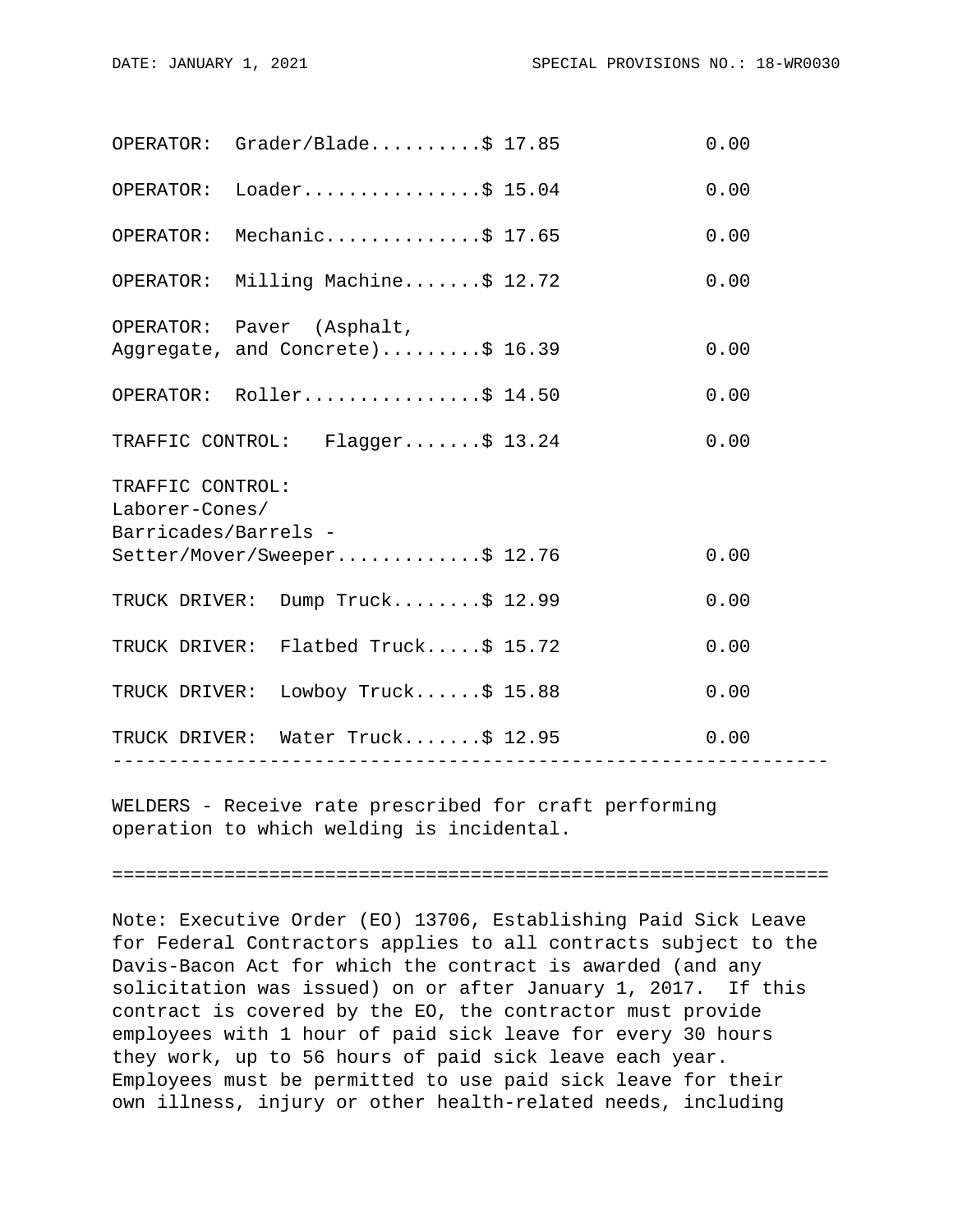preventive care; to assist a family member (or person who is like family to the employee) who is ill, injured, or has other health-related needs, including preventive care; or for reasons resulting from, or to assist a family member (or person who is like family to the employee) who is a victim of, domestic violence, sexual assault, or stalking. Additional information on contractor requirements and worker protections under the EO is available at www.dol.gov/whd/govcontracts.

Unlisted classifications needed for work not included within the scope of the classifications listed may be added after award only as provided in the labor standards contract clauses (29CFR 5.5 (a) (1) (ii)).

----------------------------------------------------------------

The body of each wage determination lists the classification and wage rates that have been found to be prevailing for the cited type(s) of construction in the area covered by the wage determination. The classifications are listed in alphabetical order of ""identifiers"" that indicate whether the particular rate is a union rate (current union negotiated rate for local), a survey rate (weighted average rate) or a union average rate (weighted union average rate).

Union Rate Identifiers

A four-letter classification abbreviation identifier enclosed in dotted lines beginning with characters other than ""SU"" or ""UAVG"" denotes that the union classification and rate were prevailing for that classification in the survey. Example: PLUM0198-005 07/01/2014. PLUM is an abbreviation identifier of the union which prevailed in the survey for this classification, which in this example would be Plumbers. 0198 indicates the local union number or district council number where applicable, i.e., Plumbers Local 0198. The next number, 005 in the example, is an internal number used in processing the wage determination. 07/01/2014 is the effective date of the most current negotiated rate, which in this example is July 1, 2014.

Union prevailing wage rates are updated to reflect all rate changes in the collective bargaining agreement (CBA) governing this classification and rate.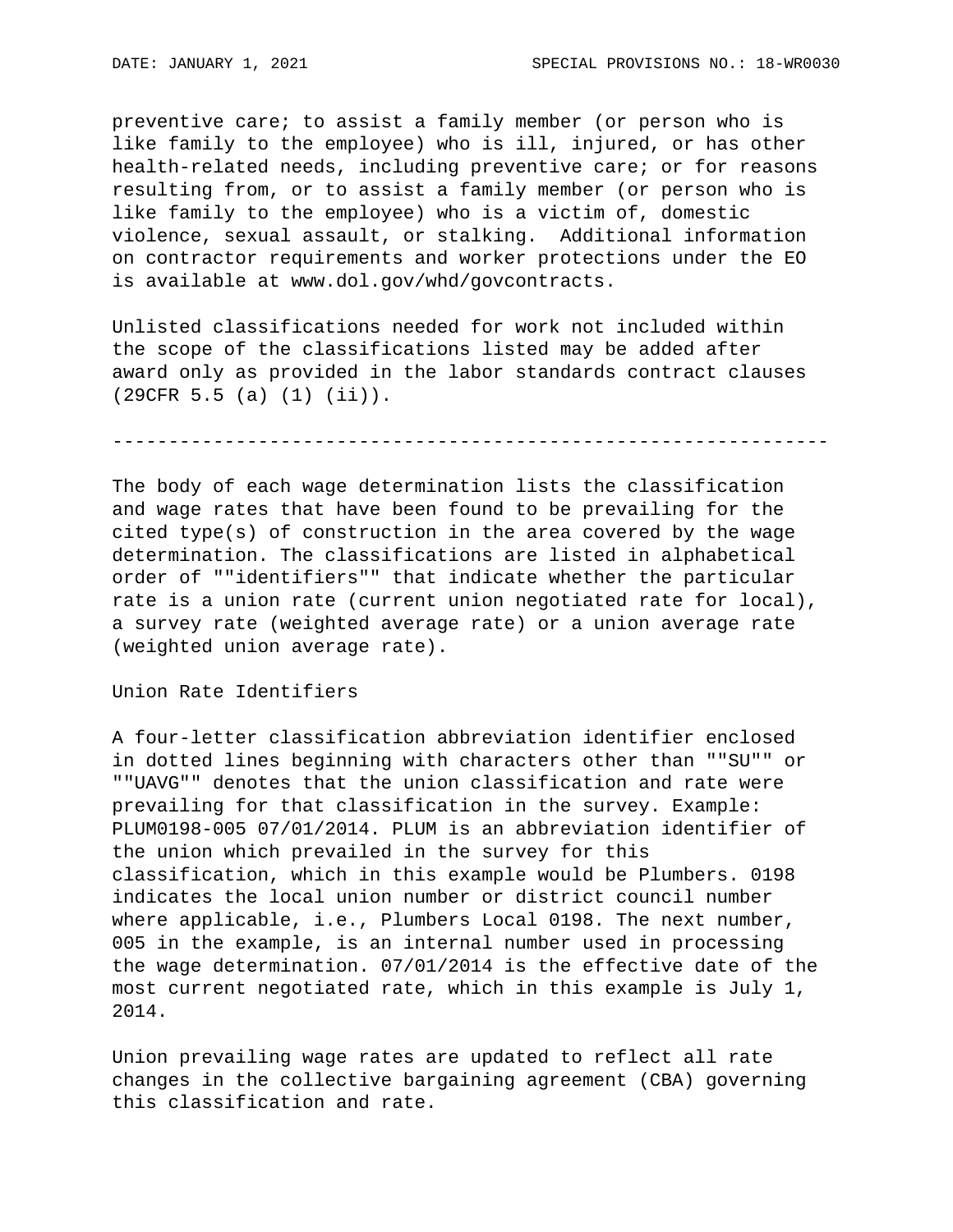Survey Rate Identifiers

Classifications listed under the ""SU"" identifier indicate that no one rate prevailed for this classification in the survey and the published rate is derived by computing a weighted average rate based on all the rates reported in the survey for that classification. As this weighted average rate includes all rates reported in the survey, it may include both union and non-union rates. Example: SULA2012-007 5/13/2014. SU indicates the rates are survey rates based on a weighted average calculation of rates and are not majority rates. LA indicates the State of Louisiana. 2012 is the year of survey on which these classifications and rates are based. The next number, 007 in the example, is an internal number used in producing the wage determination. 5/13/2014 indicates the survey completion date for the classifications and rates under that identifier.

Survey wage rates are not updated and remain in effect until a new survey is conducted.

Union Average Rate Identifiers

Classification(s) listed under the UAVG identifier indicate that no single majority rate prevailed for those classifications; however, 100% of the data reported for the classifications was union data. EXAMPLE: UAVG-OH-0010 08/29/2014. UAVG indicates that the rate is a weighted union average rate. OH indicates the state. The next number, 0010 in the example, is an internal number used in producing the wage determination. 08/29/2014 indicates the survey completion date for the classifications and rates under that identifier.

A UAVG rate will be updated once a year, usually in January of each year, to reflect a weighted average of the current negotiated/CBA rate of the union locals from which the rate is based.

----------------------------------------------------------------

WAGE DETERMINATION APPEALS PROCESS

1.) Has there been an initial decision in the matter? This can be: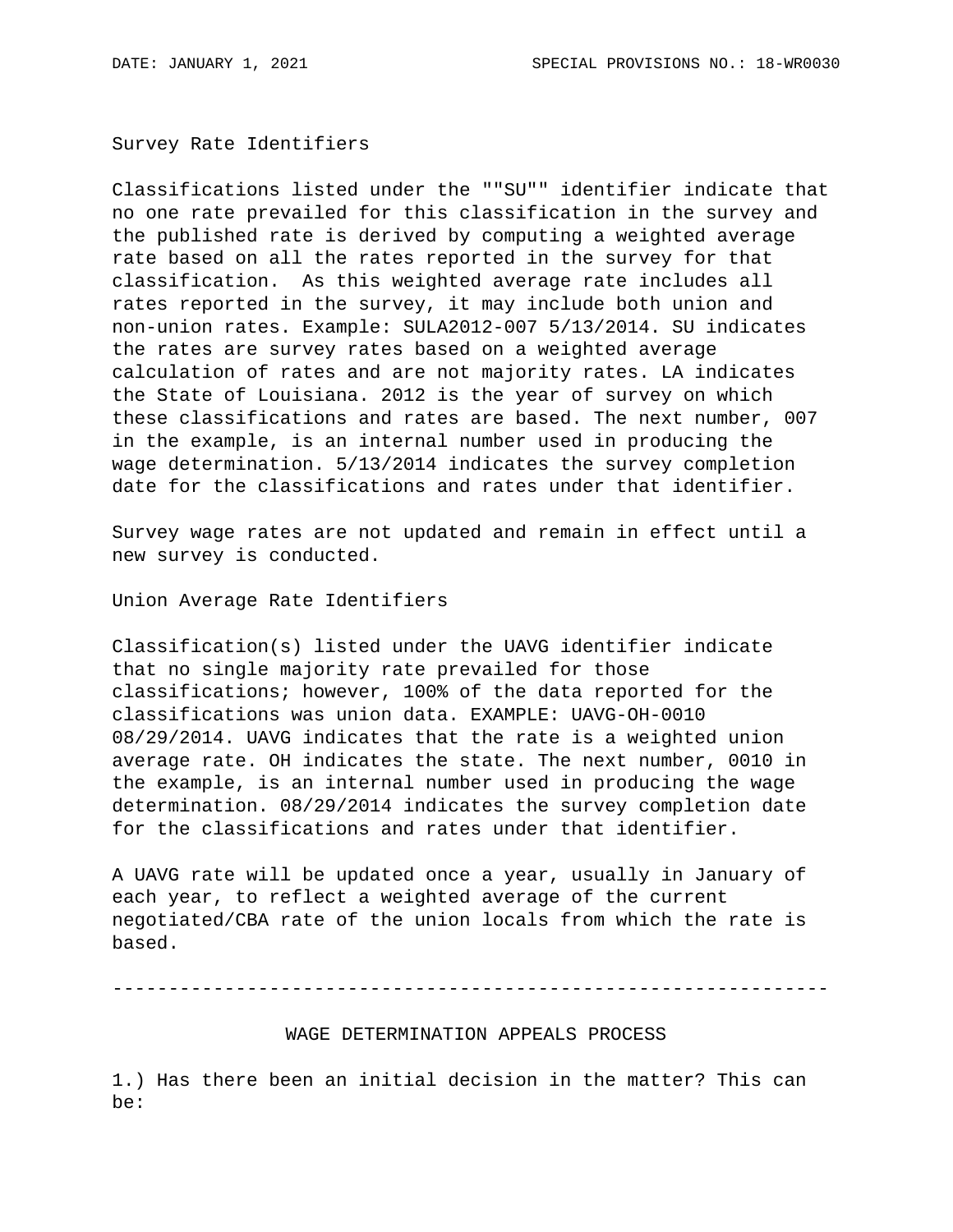- \* an existing published wage determination
- \* a survey underlying a wage determination
- \* a Wage and Hour Division letter setting forth a position on a wage determination matter
- \* a conformance (additional classification and rate) ruling

On survey related matters, initial contact, including requests for summaries of surveys, should be with the Wage and Hour Regional Office for the area in which the survey was conducted because those Regional Offices have responsibility for the Davis-Bacon survey program. If the response from this initial contact is not satisfactory, then the process described in 2.) and 3.) should be followed.

With regard to any other matter not yet ripe for the formal process described here, initial contact should be with the Branch of Construction Wage Determinations. Write to:

> Branch of Construction Wage Determinations Wage and Hour Division U.S. Department of Labor 200 Constitution Avenue, N.W. Washington, DC 20210

2.) If the answer to the question in 1.) is yes, then an interested party (those affected by the action) can request review and reconsideration from the Wage and Hour Administrator (See 29 CFR Part 1.8 and 29 CFR Part 7). Write to:

> Wage and Hour Administrator U.S. Department of Labor 200 Constitution Avenue, N.W. Washington, DC 20210

The request should be accompanied by a full statement of the interested party's position and by any information (wage payment data, project description, area practice material, etc.) that the requestor considers relevant to the issue.

3.) If the decision of the Administrator is not favorable, an interested party may appeal directly to the Administrative Review Board (formerly the Wage Appeals Board). Write to: